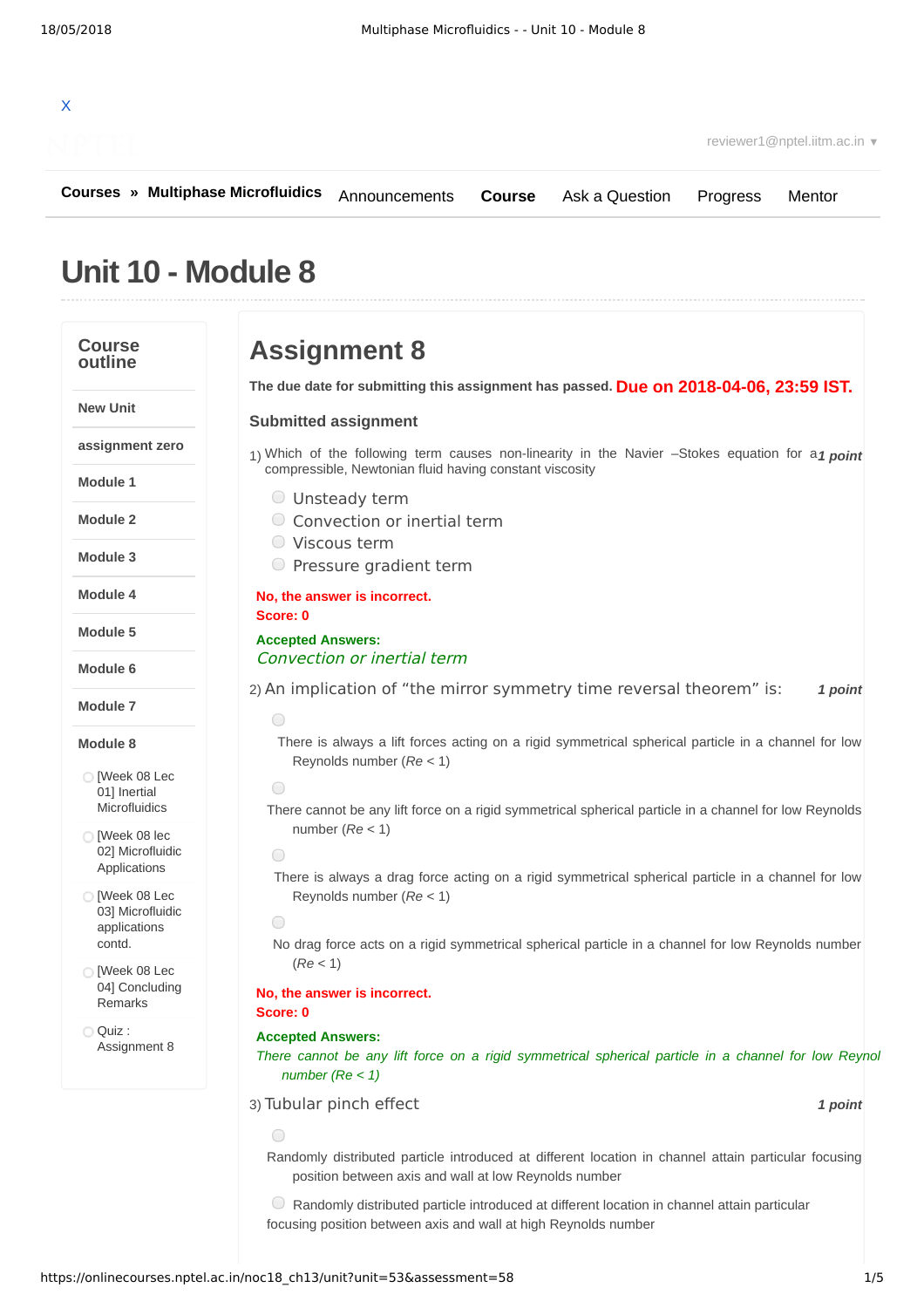#### 18/05/2018 Multiphase Microfluidics - - Unit 10 - Module 8

 $\heartsuit$  Randomly distributed particles introduced at different location in channel focused at the centre of the channel  $\bigcap$ 

None of these

**No, the answer is incorrect.**

**Score: 0**

#### **Accepted Answers:**

*Randomly distributed particle introduced at different location in channel attain particular focusing position between axis and wall at high Reynolds number*

4) The flow of particle in a channel can become non-linear because of 1 point

- $\bigcirc$  Non-Newtonian behaviour e.g. power law fluids
- $\bigcirc$  Non-symmetric or flexible particles
- $\bigcirc$  Non-negligible inertial effect
- $\bigcirc$  All of the above

**No, the answer is incorrect. Score: 0**

**Accepted Answers:** Non-Newtonian behaviour e.g. power law fluids

5) *1 point* Lift force on the particles flowing in a channel can be caused by

- $\bigcirc$  Shear gradient induced lift force
- Shear-induced lift force
- $\bigcirc$  Particle rotation lift force
- All of the above

**No, the answer is incorrect. Score: 0**

**Accepted Answers:** *All of the above*

6) Which among the following is the primary cause of inertial focusing 1 point along with the lift force caused by wall lubrication

- $\bigcirc$  Particle rotation lift force
- $\circ$  Shear gradient induced lift force
- Shear-induced lift force
- All of the above

**No, the answer is incorrect. Score: 0**

**Accepted Answers:** Shear gradient induced lift force

7) *1 point* In a square channel, generally \_\_\_\_\_ focusing positions are obtained

 $\bigcirc$  2  $\bigcirc$  4  $\bigcirc$  6  $\bigcirc$  8

**No, the answer is incorrect. Score: 0**

**Accepted Answers:** *4*

8) In a rectangular channel with aspect ratio far from one, the number of 1 point focusing positions are

Four

Two, near the wider faces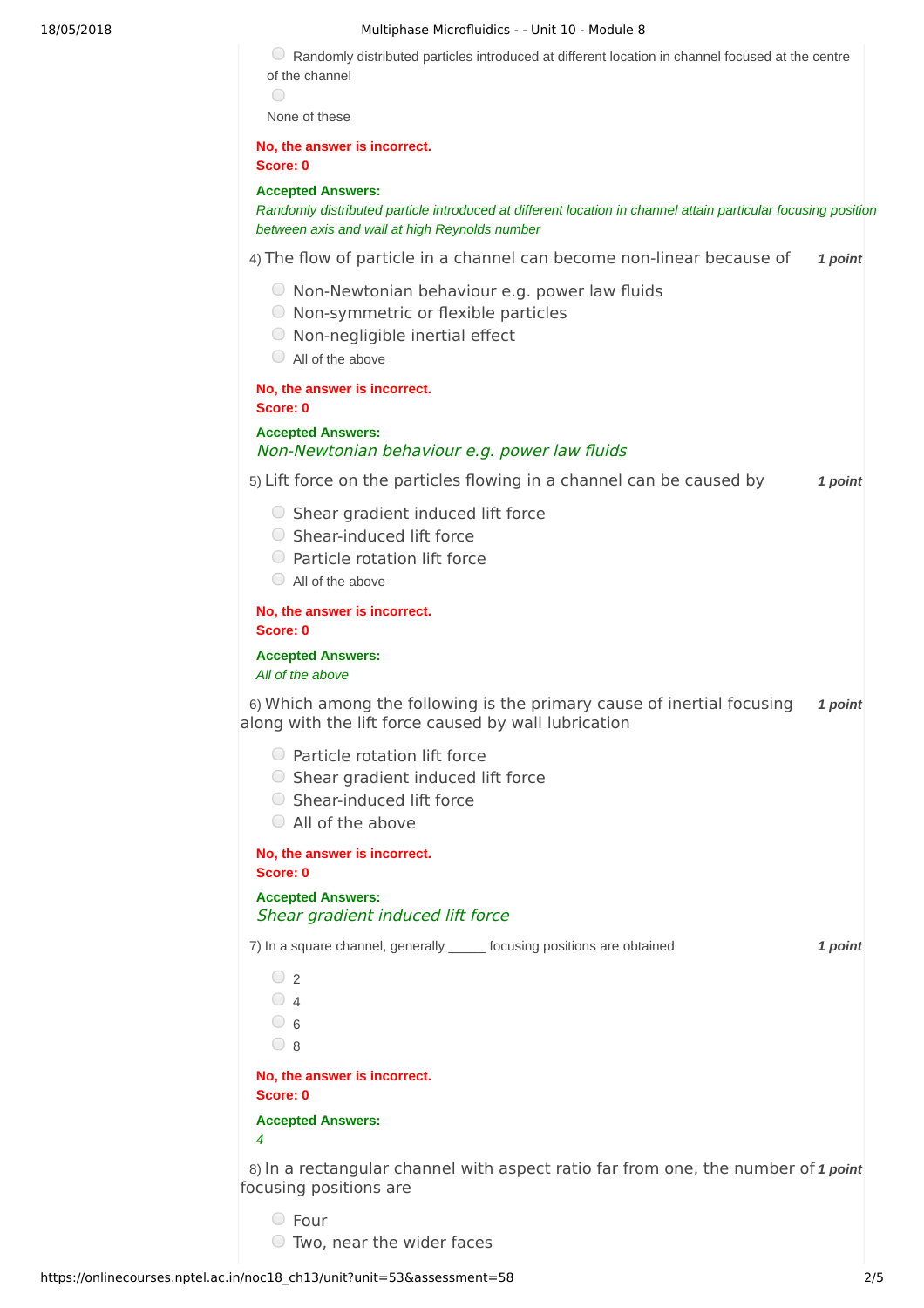#### 18/05/2018 Multiphase Microfluidics - - Unit 10 - Module 8

|  |  | Two, near the narrow faces |  |
|--|--|----------------------------|--|
|  |  |                            |  |

None of the above

**No, the answer is incorrect. Score: 0 Accepted Answers:**

Two, near the wider faces

9) *1 point* An increase in the Reynolds number  $\bigcirc$  Does not affect the equilibrium position of the particle  $\circ$  Shifts the equilibrium position away from the wall  $\bigcirc$  Shifts the equilibrium position near the wall None of the above **No, the answer is incorrect.**

**Score: 0 Accepted Answers:** Shifts the equilibrium position near the wall

10) **10** *i 1 point* **1** *point* **1** *point* **1** *point* **1** *point* 

- Flow cytometry
- $\circ$  Cell separation
- **■** Exchange of fluids around cells
- All of the above

**No, the answer is incorrect. Score: 0**

#### **Accepted Answers:** All of the above

11) For which of the following, the application of inkjet printing is prominent/being explored? **1 point** 

- $\bigcirc$  Living cell printing
- $\bigcirc$  Textile printing
- $\bigcap$

Printed circuit boards (PCBs)

All of the above

**No, the answer is incorrect. Score: 0**

**Accepted Answers:** *All of the above*

12) The ink is transferred as liquid drops by physical contact between 1 point print head and surface on which printing is to be done in ink jet printing technique

False  $\bigcirc$  True

**No, the answer is incorrect. Score: 0**

**Accepted Answers:**

*False*

13) *1 point* In drop on demand (DOD) printing technology for inkjet printer

 $\bigcirc$  Continuous jet of ink is disintegrated into drops and printed on the substrate

The droplet which are not required are to be printed on substrate deflected and collected for reuse

Only those droplets of ink which are required for printing are discharged from the ink reservoir

 $\bigcirc$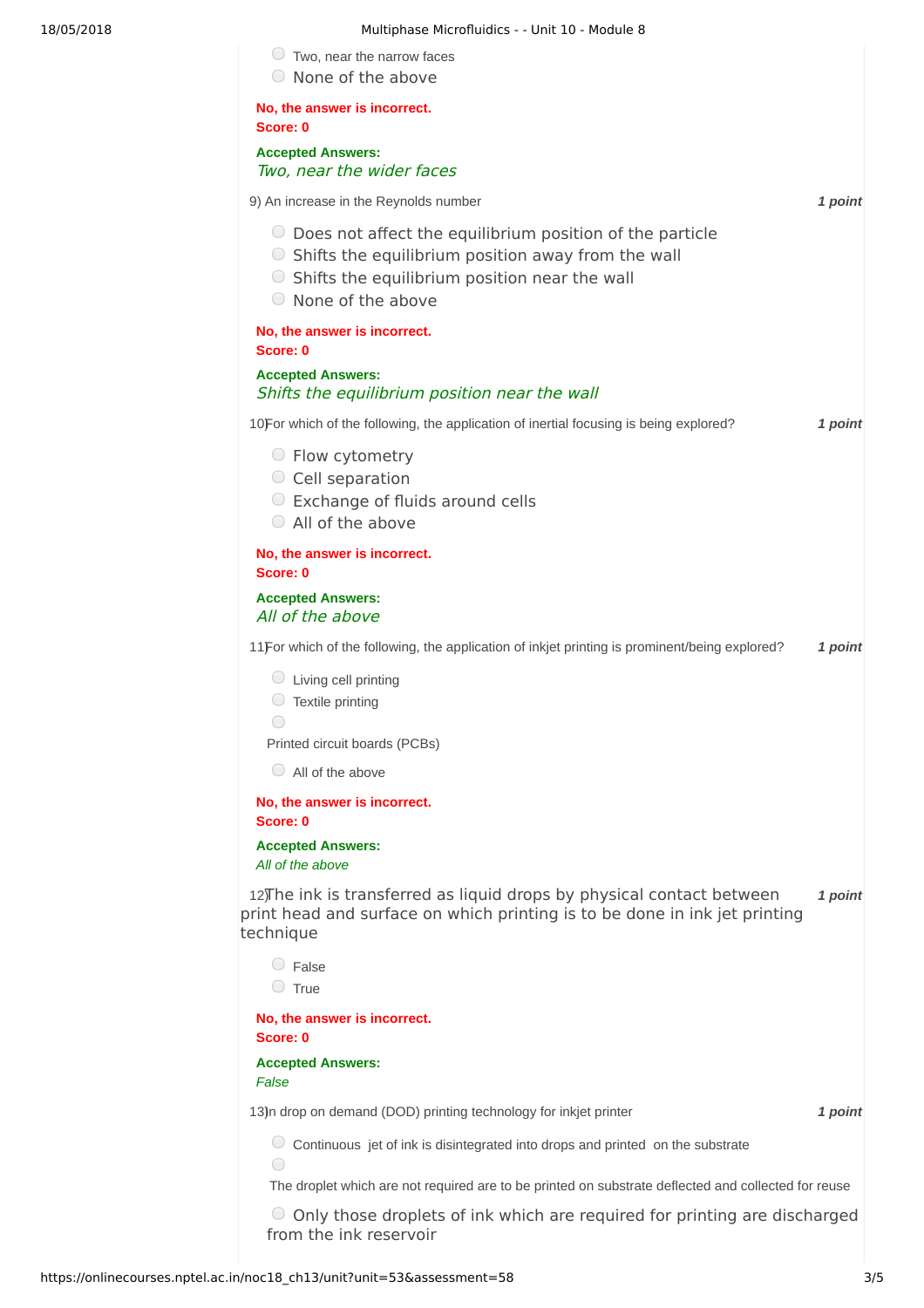All of the above

**No, the answer is incorrect. Score: 0 Accepted Answers:** Only those droplets of ink which are required for printing are discharged from the ink reservoir 14) *1 point* Which of the following criteria should a printable liquid fulfil:  $\circ$  Splashing on the substrate should be avoided Formation of satellite droplet should be avoided The jet of the fluid must have sufficient energy for drop formation All of the above **No, the answer is incorrect. Score: 0 Accepted Answers:** *All of the above* 15) *1 point* Which of the following is an application of microfluidics in oil and gas industries  $\bigcap$ Measurement of oil and gas properties  $\bigcirc$ Assessment of reservoir processes at the pore scale  $\bigcirc$  Both a and b  $\bigcirc$ None of the above **No, the answer is incorrect. Score: 0 Accepted Answers:** *Measurement of oil and gas properties* 16) *Nhich* of the following gas-liquid reactions are good candidates to be 1 point performed in microreactors Fast reaction rate  $\bigcap$ Highly exothermic reactions  $\bigcirc$  Mass transfer limited reactions All of the above **No, the answer is incorrect. Score: 0 Accepted Answers:** *All of the above* 17) *1 point* According to Fahreus-Lindquist effect The relative viscosity of blood increases with increase in temperature  $\bigcirc$ The relative viscosity of blood decreases with increase in temperature  $\bigcirc$ The relative viscosity of blood increases as channel size decreases below 300 mm  $\bigcirc$ The relative viscosity of blood decreases as channel size decreases below 300 mm **No, the answer is incorrect. Score: 0**